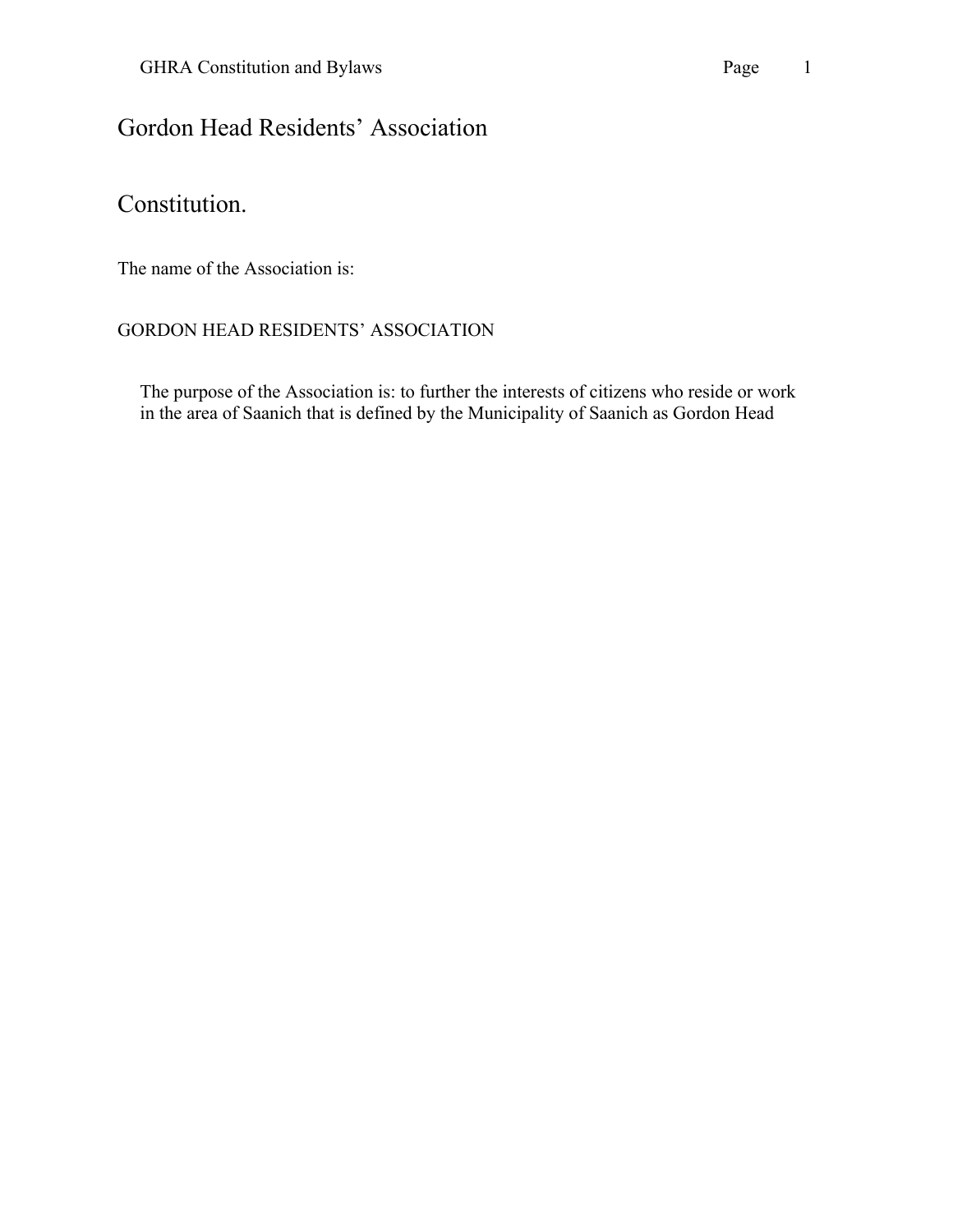#### Gordon Head Resident's Association

# Bylaws

In these bylaws the term "Association" refers to the Gordon Head Residents' Association.

Although the legal registered name of the Association is the Gordon Head Residents' Association, this association will be also known as **The Gordon Head Community Association.**

- 1. The Association will strive to achieve its stated purpose by promoting, facilitating, supporting, or undertaking activities that will enhance the quality of life of the Gordon Head community including, but not limited to, the following:
	- a. To review and to comment on all proposals for property development and changes in land use in Gordon Head.
	- b. To ensure that the District of Saanich engages in meaningful and effective consultation with the citizens of the community concerning all public projects within the Gordon Head area and in regard to any changes in public policy that affect the residents.
	- c. To foster co-operative and coordinated public services to meet community needs.
	- d. To promote or operate facilities that will enable the Association to carry on its purposes and activities.
	- e. To raise funds and receive grant monies as necessary to institute the purposes of the Association
- 2. The Association shall be non-partisan in all its policies, processes, and activities.

## Membership

- 3. There shall be 3 classes of membership:
	- I. Ordinary members of the Association shall be all persons who reside, work, own property or are business owners in that part of the Municipality of the District of Saanich defined by that municipality as "the Gordon Head area".
	- II. Voting members of the Association shall be those individuals, who have paid the yearly membership fee.
	- III. Corporate members of the Association shall be those households or organizations who have paid the annual membership fee and who have designated one member of their organization to be a voting member.
- 4. The membership fee shall be decided upon at the Annual General Meeting of the Association. Annual membership fees shall be paid by the  $30<sup>th</sup>$  day of June each year.
- 5. Any person or organization becoming a new (first time) member of the Association shall not be entitled to voting privileges until thirty (30) days after payment of the membership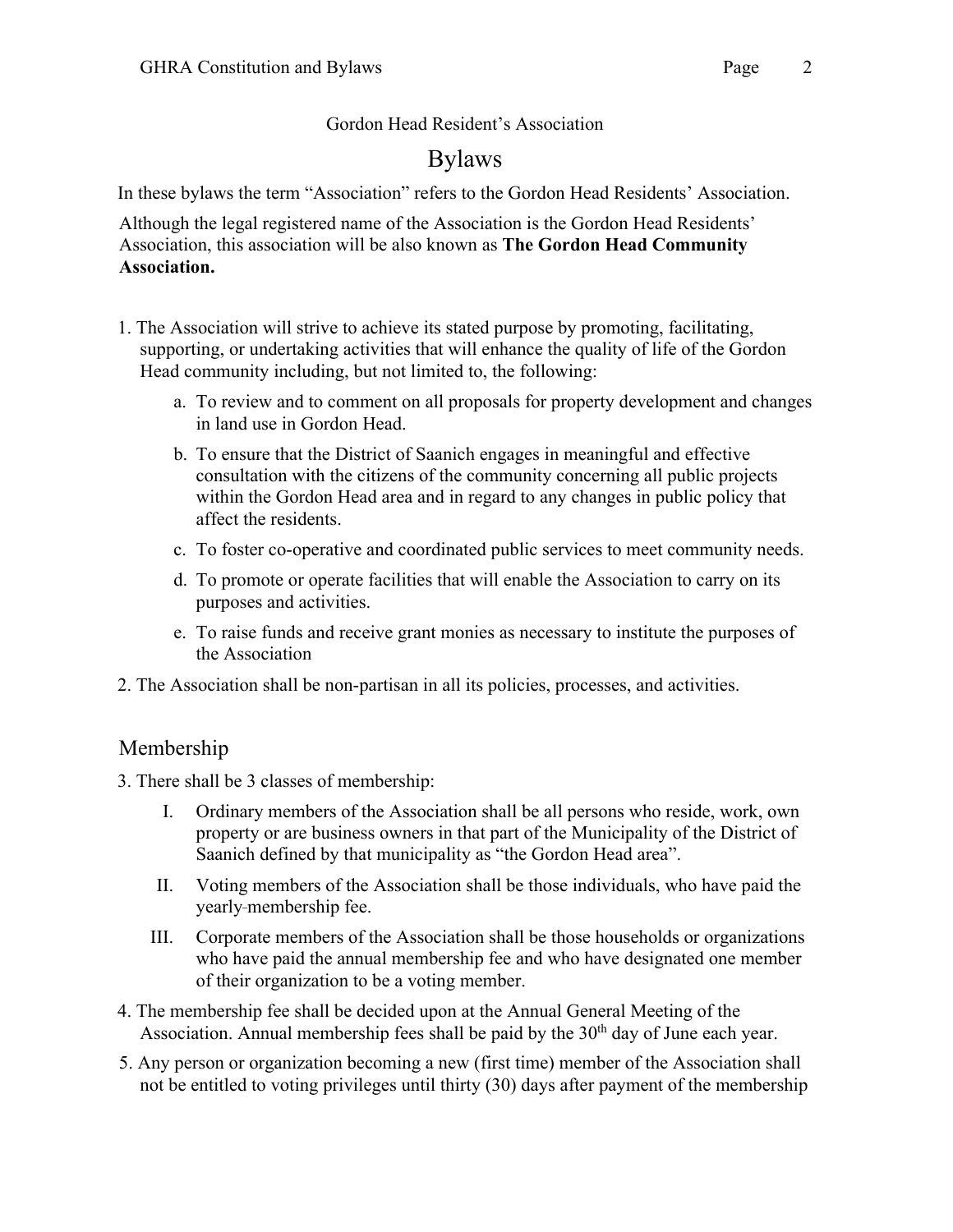fee. A member renewing a membership and wishing to vote at the Annual General Meeting (AGM) shall pay the prescribed fee at, or before the AGM.

- 6. A voting member may withdraw from the Association by tendering his or her resignation in writing to the President or may be expelled from the Association by a resolution of a two thirds (2/3) majority vote of the Board of Directors. Such expulsion shall be for actions deemed prejudicial to the purpose or activities of the Association and shall be undertaken only after the member has been afforded due process.
- 7. Subject to the foregoing, every voting member in good standing shall be entitled to one vote at a general or special general meeting of the Association. Such voting must take place in person. Specifically, proxy or electronic voting is not permitted.

### Meetings

- 8. The Annual General Meeting (AGM) of the Association shall be held during the month of March or April at a time and place to be determined by the Board of Directors of the Association.
- 9. The Directors may call a general meeting of the association from time to time.
- 10. The Directors may call an extraordinary general meeting when any question of urgent importance shall arise and shall be bound to do so on receiving a representation signed by twenty percent (20%) of the members in good standing.
- 11. Notice of the time and place of all meetings of the Association and the general nature of the business to be transacted shall be communicated to each member by electronic mail addressed to the address of such member on the records of the Association at least fourteen (14) days before the holding of such meeting.
- 12. No business shall be transacted at any general meeting unless a quorum of voting members in good standing is present at the time when the meeting proceeds to business. A quorum shall be members personally present, not being less than fifteen (15) percent of the voting members in good standing.

## The Board of Directors

- 13. The affairs of the Association shall be administered by a Board of Directors consisting of not less than five (5) and no more than twelve (12), members who, at the time of their election as Directors and during their term of office, are required to be voting members in good standing of the Association.
- 13. a) Notwithstanding the above, a corporate member of the GHRA (under Section 3 [lll] of these Bylaws), such as the University of Victoria Students Society (UVSS), may nominate one of its members to be elected or appointed as a Director of the Association under the following provision.
	- 1) The person nominated shall be a resident of Gordon Head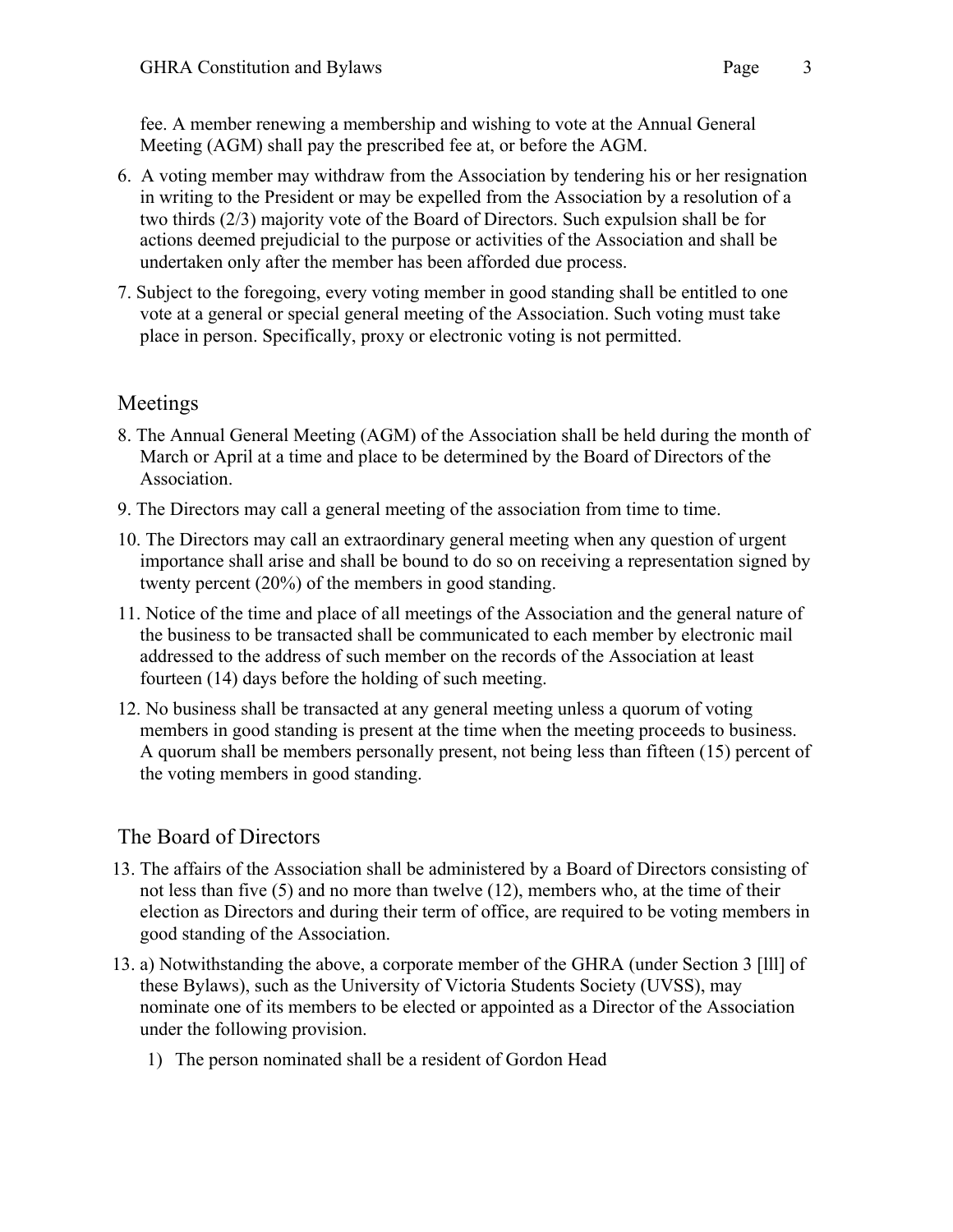- 14. All Directors must at the time of their election, declare in writing that they are:
	- a) willing to serve as a Director, and
	- b) qualified to serve as a Director according to the terms of the *Societies Act* of BC.
- 15. The Board of Directors shall be elected at the AGM of the Association and will hold office until the adjournment of the next AGM At which time the newly elected Directors shall take office.
- 16. A Director of the previous Board may be re-elected as a Director for the ensuing year.
- 17. Notwithstanding Clause 13 above, the Board of Directors may, by a two-thirds (2/3) majority vote, appoint a person who is a voting member in good standing (or a duly nominated representative of a corporate member) to a position as a Director of the Association in order to fill a vacancy on the Board or to acquire a director with specific expertise, experience or skills in a particular area.
- 18. A Director may be removed from office by a special resolution at a general or special general meeting of the Association.
- 19. At the first meeting of the Board of Directors after each AGM the Directors shall elect from among themselves Table Officers consisting of A President, Vice-President, Recording Secretary, Membership Secretary and Treasurer
	- a) if the positions of President or Vice President are not filled, or become vacant, the Directors may select a member to act as "Chairperson" or "Vice-chair" of the association.
- 20. The President shall not continue in that office for more than three (3) consecutive terms.
- 21. Each Director including the President shall only have one vote.

#### Duties of Table Officers

- 22. The President shall:
	- preside at all meetings of the Association and of the Board of Directors.
	- act as the chief executive officer of the Association and shall supervise the other officers in the execution of their duties
	- conduct the correspondence of the Association
	- issue notices of meetings of the Association and Directors, and
	- have custody of all records and documents of the Association except those required to be retained by the Treasurer.
- 23. The Vice-President shall carry out the duties of the President during his or her absence. In the absence of a Vice President, another Director may be appointed to carry out these duties on an acting basis.
- 24. The Secretary shall: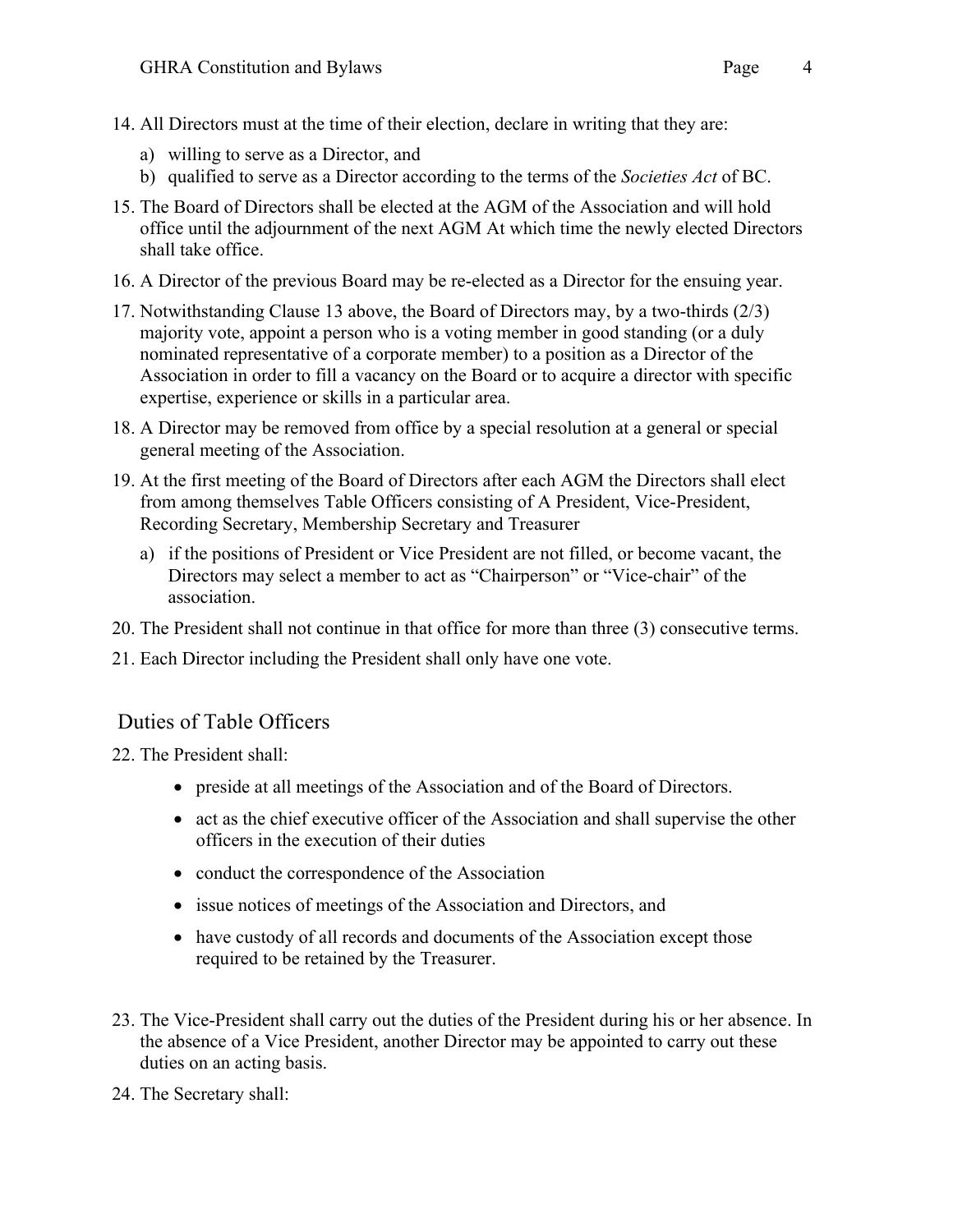Keep minutes of all meetings of the Association and of the Board of Directors.

25. The Membership Secretary shall maintain the register of members.

i) Members shall be responsible for informing the Membership Secretary of changes in address.

ii) The register of members shall be kept confidential except under the following circumstance: A member of the Association may apply to the Board of Directors to view the register of members.

26. The Treasurer shall:

- Maintain a bank account in the name of the Association, keep a record of those Directors who are authorized signatories on the account and receive regular statements of the account either printed or electronically.
- Keep full and accurate accounts of all receipts and disbursements of the Association and shall deposit all funds received by the Association in the Association's bank account.
- Disburse the funds of the Association under the direction of the Board of Directors taking proper vouchers therefore and shall render to the Board of Directors whenever required, an account of all transactions as Treasurer and of the financial position of the Association.
- Make application for any grants that the Association my be entitled to
- Maintain any Insurance policies purchased by the Association, and
- File any reports required by statute or policy of any government or agency thereof.

### Operational Matters

- 27. The Fiscal year of the Association shall be the calendar year.
- 28. The Association shall require at least two (2) Directors to sign any cheque.
- 29. The Association shall not incur any indebtedness, except that in order to carry out the purposes of the Association, the Directors may authorise the purchase of goods and services to be paid for at a date no later than the two (2) months after receipt of said goods or services.
- 30. The books and records of the Association may be inspected by the members at such time and place as may be determined by the Board of Directors.
- 31. The Board may establish subcommittees as needed to work on specific issues.

Subcommittees shall be chaired by a Board member but may include other members of the Association or the broader community. All proceedings shall be reported to the Board and any recommendations shall be ratified by the Board.

32. The Board of Directors shall meet at the call of the President or failing him or her at the call of the Vice-President. At least twenty-four (24) hours notice shall be required for a meeting of the Board of Directors and such notice may be given orally. A quorum shall